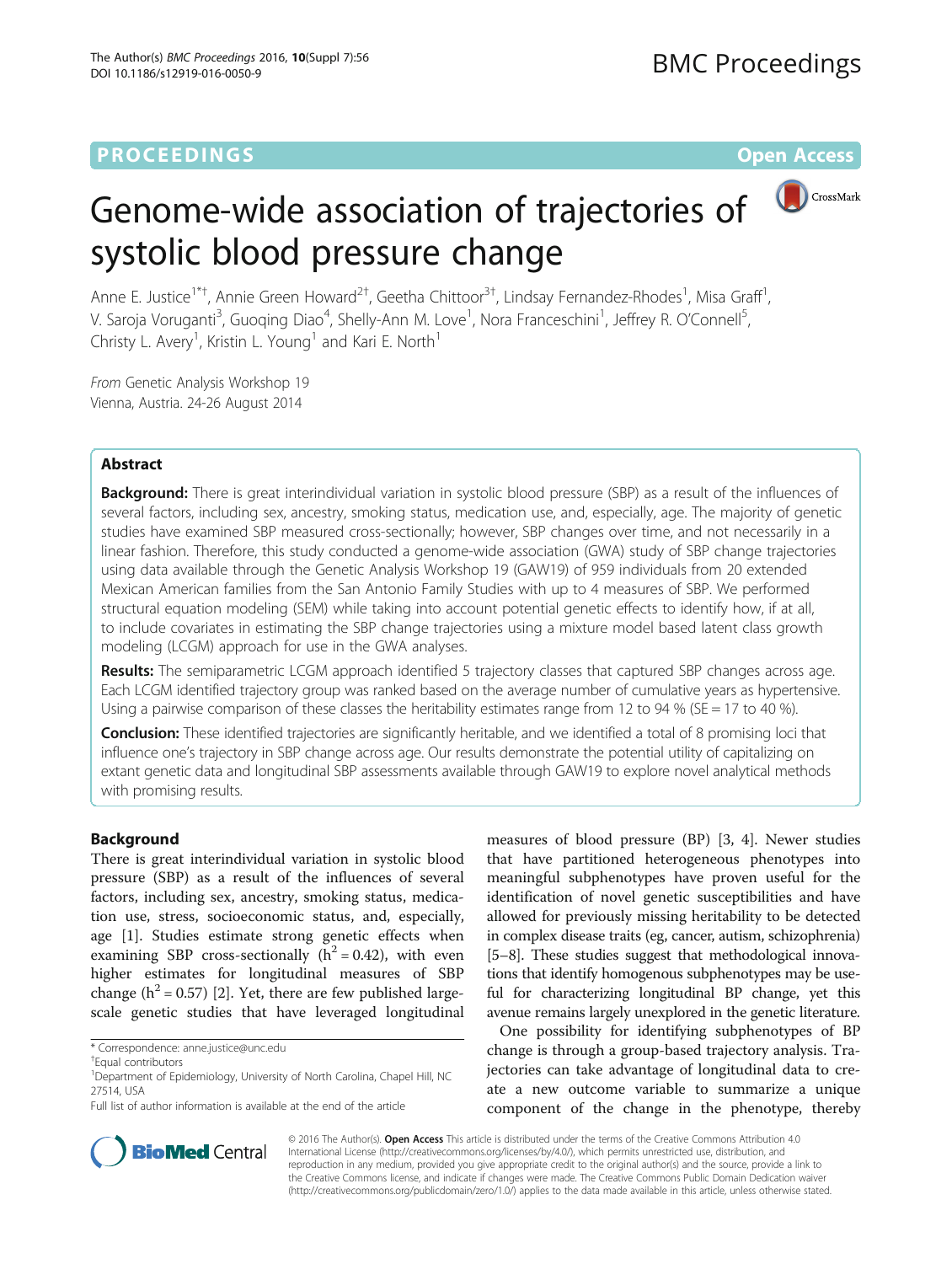minimizing trait heterogeneity, and allowing for a new trait to be considered in quantitative genetic analyses, which may allow for the identification of clinically relevant genetic biomarkers for disease progression and prognosis, such as hypertension [[9](#page-6-0)]. Structural equation modeling (SEM) can help to show if certain covariates relate to the change trajectories, which will decrease bias while increasing precision and accuracy in genome-wide association (GWA) study analyses. Therefore, this study aims to conduct a GWA study of SBP change trajectories using data available through the Genetic Analysis Workshop 19 (GAW19). We first used previously identified BP single nucleotide polymorphisms (SNPs) to perform SEM and model the assumed underlying relationships between variables while taking into account potential genetic effects. Then these SEM results were used to inform a semiparametric latent class growth modeling (LCGM), which was used to identify distinct groups of SBP change trajectories within the population, using a widely available statistical package (PROC TRAJ for SAS) [[10](#page-6-0), [11](#page-6-0)], for use in the GWA study analyses.

# Methods

#### Materials

GAW19 data were provided by the Type 2 Diabetes Genetic Exploration by Next-generation sequencing in Ethnic Samples (T2D-GENES) Consortium Project 2. Participants' genetic and phenotypic data were drawn from 959 individuals from 20 Mexican American families as part of the San Antonio Family Studies (SAFS) [\[12\]](#page-6-0).

# Phenotypes

Our analysis focused on SBP, where SBP was corrected for BP-lowering medication by adding a constant to all SBP measures that reported medication use (SBP + 15 mm Hg) [[13\]](#page-6-0). Only individuals with a minimum of 2 SBP measures who did not exhibit greater than 3 standard deviations of change in any SBP measure were used in the final trajectory and association analyses  $(N = 683)$ . Each time-varying measure was collected at 4 time points across 17 years; however, all subjects with at least 2 measurements were included as these methods assume missing data are missing completely at random.

# Single nucleotide polymorphism selection

Genome-wide data for 472,049 SNPs genotyped at Texas Biomedical Research Institute on the Illumina Infinium Bead chips: HumanHap550v3, supplemented with HumanExon510Sv1; Human660W-Quadv1; Human1Mv1; and Human1M-Duov3 arrays on odd-numbered autosomes were provided for analysis. All SNPs used in the analyses were filtered for Mendelian errors, monomorphic SNPs [[12](#page-6-0)], and Hardy-Weinberg equilibrium. Merlin was used to impute missing genotypes. For the SEM model prediction, we extracted previously identified SBP, diastolic blood pressure (DBP), and pulse pressure–associated SNPs [[14](#page-6-0)–[19](#page-6-0)] from previous GWA studies data and considered each SNP separately. SNPs were only included in SEM if each genotype had at least 30 individuals. The full genetic panel, including imputed genotypes, was used in the trajectory association analyses.

#### Structural equation modeling

We used SEM to identify covariates to include in estimating the SBP change trajectories. SEM is used here to determine if potential covariates are associated with trajectory class membership or associated with deviations from the assigned class-specific trajectory to better determine how and if covariates should be used in the LCGM. For the SEM component (Mplus v7.11), we defined a structure a priori to evaluate at what time points certain covariates directly and indirectly impacted SBP in separate SNP models, using previously identified SNPs extracted from the full genome-wide data. A lag effect for SBP was included to allow for current values to be related to values of the time point immediately prior, thereby allowing for covariates to have an indirect effect on SBP through their impact on a previous time point. Figure [1](#page-2-0) illustrates the full SEM model, including direct and indirect covariate effects tested. Generalized estimating equations were used within the SEM framework to account for the correlation within an individual and within a pedigree. Root mean square error of approximation (RMSEA) as well as comparative fit index (CFI), and Tucker-Lewis index (TLI) were examined to ensure appropriate model fit. Good model fit was defined as RMSEA <0.06, and CFI and TLI values close to 1.0 [\[20](#page-6-0)–[22\]](#page-6-0). Only those variables that were significant in at least 2 different SNP models (Fig. [1](#page-2-0)) and at multiple time points for each of these models were included in the final LCGM analysis; however, other variables were considered for adjustment in the association analysis (eg, principal components [PCs] to control for ancestry).

# Latent class growth modeling

We used a semiparametric LCGM approach to identify distinct groups of developmental trajectories [[10](#page-6-0), [23](#page-6-0), [24](#page-6-0)]. Identification of SBP trajectories was done assuming a censored normal distribution using multivariate mixture model implemented in PROC TRAJ in SAS version 9.2. This model assumes that given class membership, the repeated measurements for the  $i<sup>th</sup>$  individual are independent [\[10](#page-6-0)]. SBP was modeled across age, including data from all 4 time points. Significant covariates in the SEM models were included to account for their impact on an individual's trajectory. Final models were selected using the Bayesian information criterion (BIC) as well as practical considerations such as group size  $(N > 25)$  [\[25](#page-6-0)],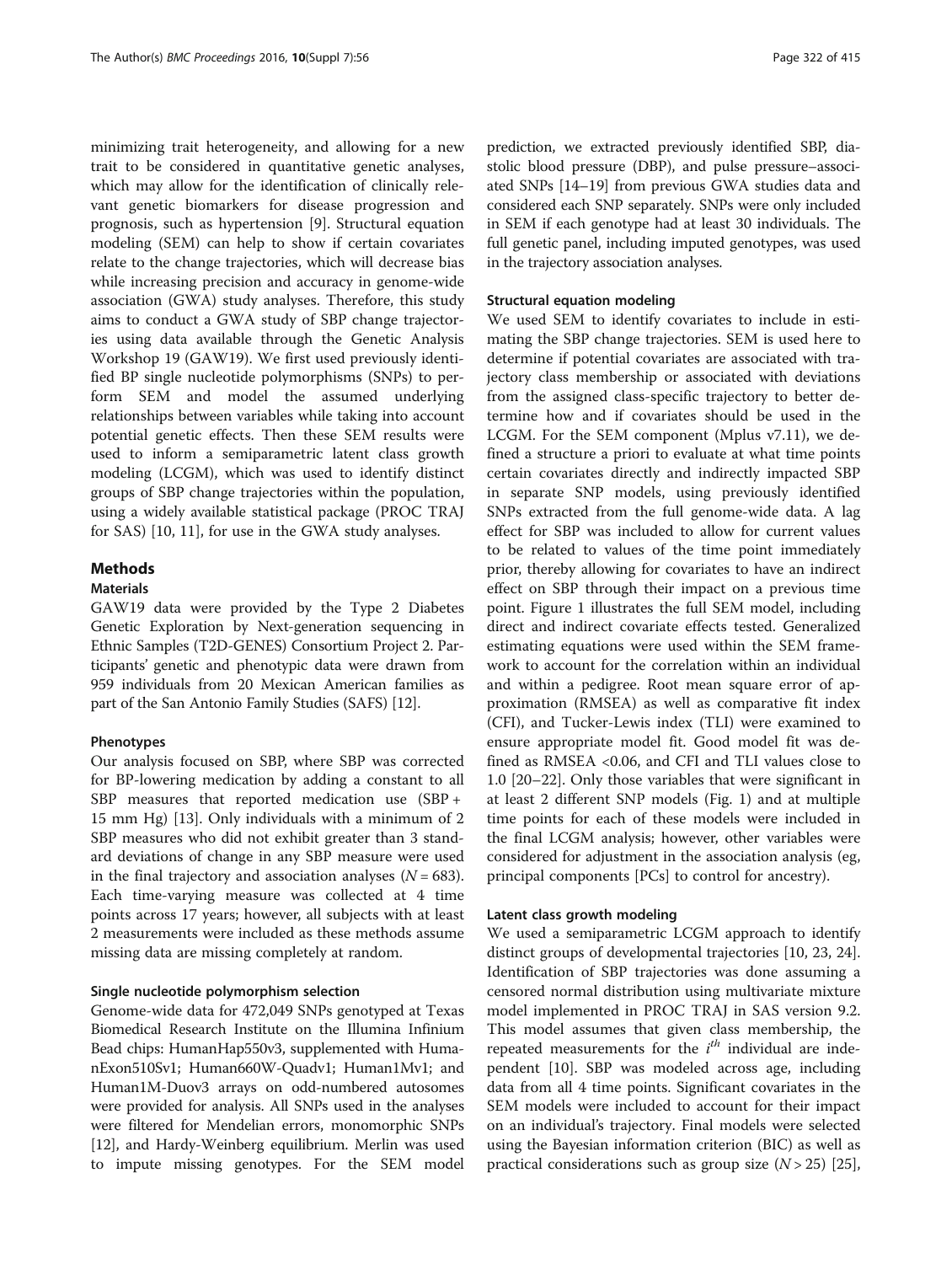<span id="page-2-0"></span>

uniqueness, and interpretability of classes. During model selection all trajectories were assumed to follow the same order polynomial. However, once the best model was selected with regards to the number of classes and overall order of polynomial, we assessed the impact of the order of the polynomial for each class on model fit and retained only significant intercept, linear, and quadratic terms. The identified trajectory classes were assigned at the individual level, based on the class with the highest predicted posterior probability of class membership [\[25\]](#page-6-0).

# Genome-wide association analyses

Each LCGM identified trajectory group was ranked based on health risk, defined as the average number of cumulative years as hypertensive (ie, members of group 1

exhibiting the fewest number of hypertensive years and group 5 the greatest). We used PC scores to model differences in ancestral contributions among study participants. PCs were calculated using the unrelated founders and a subset of 28,156 independent  $(r^2 < 0.2)$  SNPs [[26](#page-6-0)]. The resulting top 4 PCs were included as additional covariates in association analyses, as previous analyses found these sufficient for controlling population substructure [[27](#page-6-0)]. We used SOLAR (Sequential Oligogenic Linkage Analysis Routines) [[28](#page-6-0)] to estimate heritability. For GWA analysis on the trajectory group membership variables, we used MMAP, an open source software package written in C for genetic association analysis in both population-based and family data using linear mixed models. MMAP uses variance components within the mixed model framework to

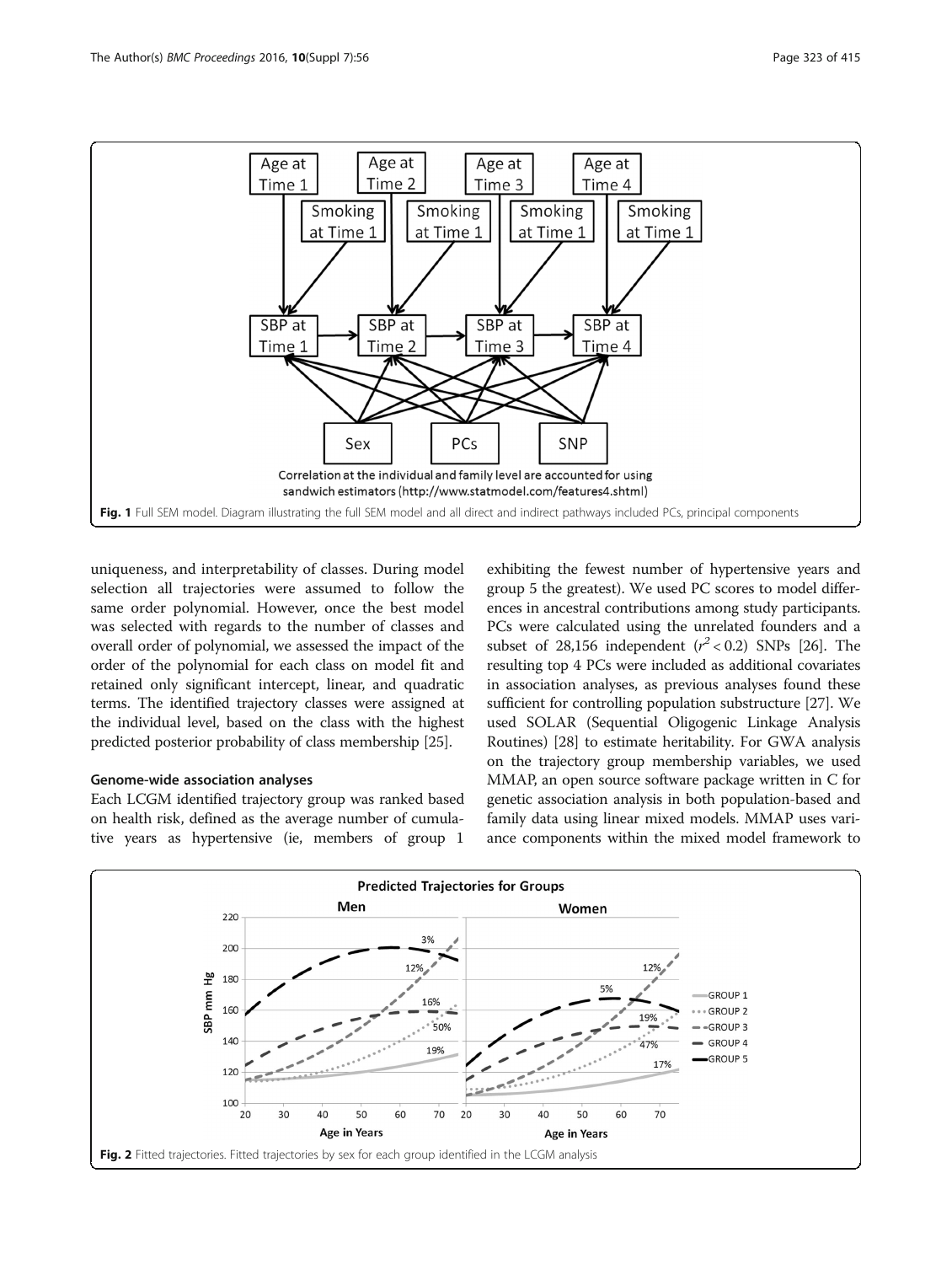<span id="page-3-0"></span>

| Marker     | <b>CHRPOS</b>                                                                                                                                                                                                                                                                                                                                                                                               | Nearest<br>Gene | Allele<br><b>S</b> | EAF  | Trajectory Class 2<br>$\dot{h}^2 = 0.12$ [0.17]<br>(N up to 416)<br>$P = 0.2117$ |                           |             | $P = 0.0137$ | Trajectory Class 3<br>(N up to 224)<br>$h^2 = 0.57$ [0.28] |                                                                                                                                                                                                                                                                                | $P = 0.0044$ | Trajectory Class 4<br>(N up to 187)<br>h <sup>2</sup> = 0.94 [0.34] |           | $P = 0.0256$      | Trajectory Class<br>(N up to 136)<br>$h^2 = 0.87$ [0.40] | 5        | $P = 0.0007$<br>Ordinal | (N up to 633)<br>$h^2 = 0.23$ [0.09] |          |
|------------|-------------------------------------------------------------------------------------------------------------------------------------------------------------------------------------------------------------------------------------------------------------------------------------------------------------------------------------------------------------------------------------------------------------|-----------------|--------------------|------|----------------------------------------------------------------------------------|---------------------------|-------------|--------------|------------------------------------------------------------|--------------------------------------------------------------------------------------------------------------------------------------------------------------------------------------------------------------------------------------------------------------------------------|--------------|---------------------------------------------------------------------|-----------|-------------------|----------------------------------------------------------|----------|-------------------------|--------------------------------------|----------|
|            |                                                                                                                                                                                                                                                                                                                                                                                                             |                 |                    |      | $\infty$                                                                         | 5Ë                        | Δ           | $\circ$      | 55                                                         | ൧                                                                                                                                                                                                                                                                              | $\infty$     | ₩,                                                                  | $\alpha$  | $\circ$           | 55                                                       | $\Omega$ | $\circ$                 | 버                                    | $\Omega$ |
| rs17112252 | 5:151103540                                                                                                                                                                                                                                                                                                                                                                                                 | ATOXI           |                    | 0.96 | 0.47                                                                             | 0.08                      | $1.0E - 08$ | 0.28         | 0.10                                                       | 7.2E-03                                                                                                                                                                                                                                                                        | $-0.02$      | $rac{1}{2}$                                                         | 8.8E-01   | 0.08              | 0.10                                                     | 4.2E-01  | 0.032                   | 0.170                                | 8.53E-01 |
|            | rs17133935 7:44704204                                                                                                                                                                                                                                                                                                                                                                                       | <b>CODH</b>     | SS                 | 0.18 | 80.0                                                                             | 0.04                      | 1.5E-01     | 0.05         | 0.07                                                       | 5.0E-01                                                                                                                                                                                                                                                                        | 0.12         | 0.07                                                                | 1.0E-01   | 0.30              | 0.06                                                     | 3.2E-07  | 0.308                   | 0.081                                | 1.62E-04 |
| rs7857537  | 9:100337976                                                                                                                                                                                                                                                                                                                                                                                                 | GABBR2          | 5                  | 0.03 | 0.27                                                                             | $\overline{\overline{C}}$ | $1.2E - 02$ | 0.46         | $\overline{0.21}$                                          | 2.8E-02                                                                                                                                                                                                                                                                        | 0.50         | 0.19                                                                | 7.6E-03   | 0.89              | $\frac{17}{2}$                                           | 5.1E-07  | 0.571                   | 0.188                                | 2.50E-03 |
| rs4756864  | 11:16762663                                                                                                                                                                                                                                                                                                                                                                                                 | PLEKHA P        |                    | 042  | 0.14                                                                             | 0.03                      | 8.2E-06     | 0.15         | 0.05                                                       | 3.0E-03                                                                                                                                                                                                                                                                        | 0.21         | 0.06                                                                | $2.1E-04$ | 0.26              | 0.05                                                     | 1.7E-07  | 0.262                   | 0.063                                | 3.28E-05 |
| rs2159537  | 17:12316500                                                                                                                                                                                                                                                                                                                                                                                                 | VANOCD          | SS                 | 0.12 | $-0.03$                                                                          | 0.06                      | 6.0E-01     | 0.20         | 0.08                                                       | 9.0E-03                                                                                                                                                                                                                                                                        | 0.10         | 0.08                                                                | 2.6E-01   | 0.35              | 0.07                                                     | 4.2E-06  | 0.472                   | 0.097                                | 1.44E-06 |
| rs630539   | 17:37946870                                                                                                                                                                                                                                                                                                                                                                                                 | <b>MAGLU</b>    | 5                  | 0.02 | 0.28                                                                             | $\frac{3}{2}$             | 2.5E-02     | 0.51         | 0.25                                                       | 4.4E-02                                                                                                                                                                                                                                                                        | 0.55         | 0.28                                                                | 4.9E-02   | 0.89              | 0.17                                                     | 1.0E-06  | 0.650                   | 0.225                                | 3.93E-03 |
| rs11203213 | 21:43034914                                                                                                                                                                                                                                                                                                                                                                                                 | PDE9A           | ž                  | 042  | 0.02                                                                             | 0.03                      | 5.4E-01     | 0.16         | 0.05                                                       | 1.0E-03                                                                                                                                                                                                                                                                        | 0.09         | 0.06                                                                | 1.1 E-01  | 0.17              | 0.05                                                     | 4.6E-04  | 0.262                   | 0.063                                | 3.62E-05 |
| rs762407   | 21:44005874 PDXK                                                                                                                                                                                                                                                                                                                                                                                            |                 | <b>AG</b>          | 0.42 | 0.06                                                                             | 0.03                      | 8.3E-02     | 0.17         | 0.05                                                       | $9.1E-04$                                                                                                                                                                                                                                                                      | 0.25         | 0.05                                                                | 1.0E-06   | $\overline{0.11}$ | 0.05                                                     | 3.3E-02  | 0.319                   | 0.064                                | 7.03E-07 |
|            | study analyses including all SNPs that reached genome-wide significance (p < 1.3E-7) (highlighted in bold-italic) and those SNPs that reached suggestive significance (p < 1.6E-6) (highlighted in bold)<br>CHR:POS chromosome and base pair position, E/O effect/other, EAF<br>Results of the heritability estimates for the pairwise comparison of<br>Previously identified SBP-associated locus [11, 19] |                 |                    |      |                                                                                  |                           |             |              |                                                            | group membership with group 1 as the referent group and the ordinal analysis are presented for each test, as h <sup>2</sup> [SE], p value. Results of the GWA<br>effect allele frequency estimated from total analytical sample, P p value, SE standard error of beta estimate |              |                                                                     |           |                   |                                                          |          |                         |                                      |          |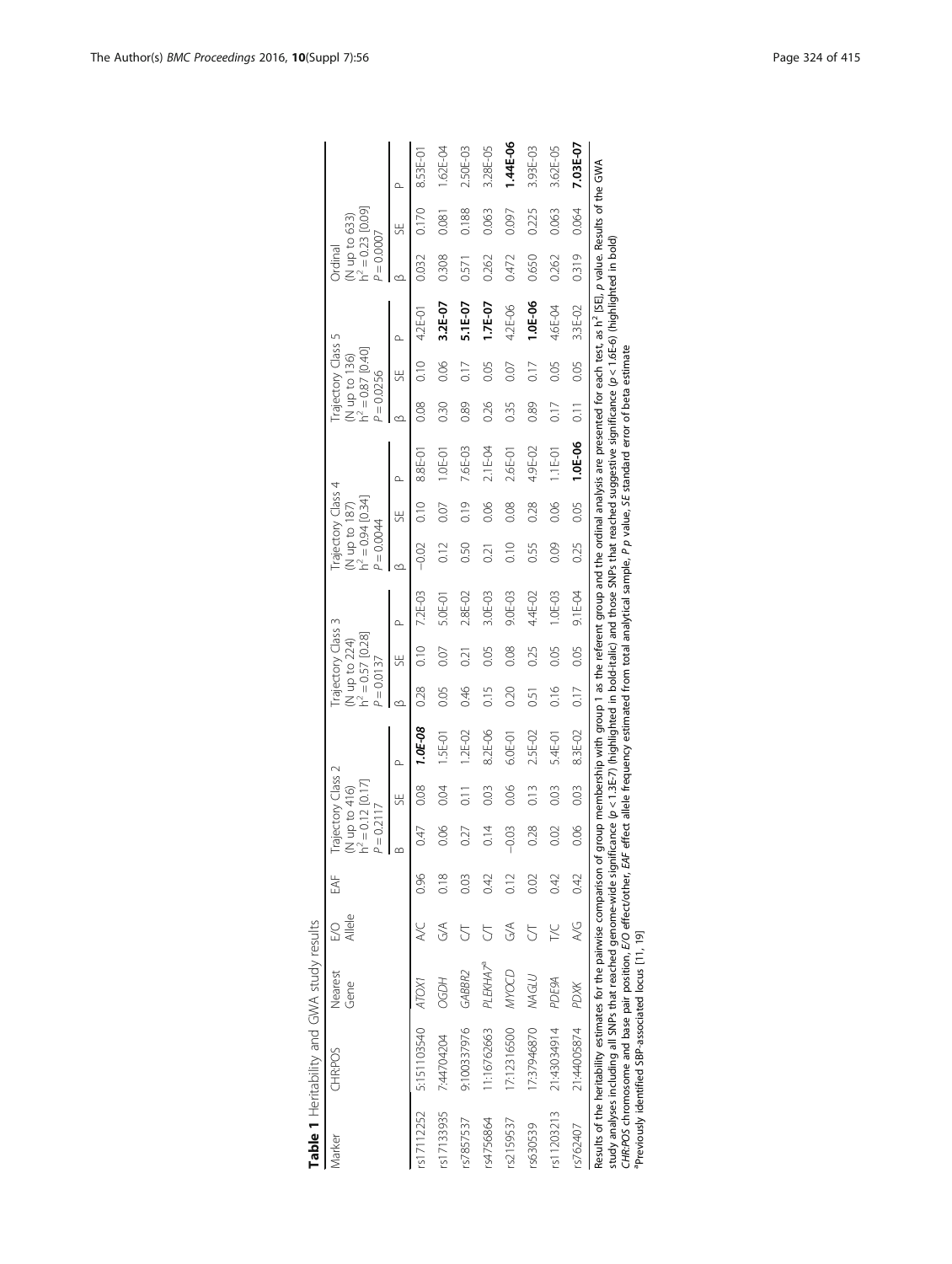account for relatedness between individuals. For GWA analyses, we assumed an additive genetic model, and included the first 4 PCs as fixed effects to control for population structure [\[29\]](#page-6-0). We conducted both pairwise GWA analyses between groups with group 1 as the referent group. Also, to take advantage of the full data set, we conducted a GWA treating the rank ordered trajectories as a continuous trait in MMAP, coded as 1 through 5. Results were deemed genome-wide significant (GWS) when  $p <$ 1.3E−7 and suggestive when p < 1.6E-6, based on previous San Antonio Family Studies [\[30\]](#page-6-0) simulations.

# Results

# Structural equation modeling

The final SEM models included a total of 19 previously identified BP-associated SNPs available in the GAW19 data set to identify mediators and effect modifiers to include in the identification of trajectory classes. Four of the established BP SNPs displayed a nominally significant  $(p < 0.01)$  association with SBP at 1 or more time points, and were investigated further for potential effect mediators. The SEM led to the inclusion of sex in the LCGM and the consideration of PCs in the GWA (data not shown).

#### Latent class growth modeling

As the difference in SBP trajectories between men and women were not of primary interest for this study and sex impacted SBP directly and indirectly at multiple time points in the SEM, we adjusted for sex at each time point in the LCGM. Class prediction was performed requesting 1 to 6 groups, with the highest BIC resulting from assignment of 5 groups with age as a quadratic function in all classes (Fig. [2\)](#page-2-0).

#### Heritability and covariate selection

Table [1](#page-3-0) summarizes the results of the heritability estimates and displays the significant PCs for each pairwise group comparison. The heritability estimates range from 0.12 to 0.94, standard errors (SE) from 0.17 to 0.40 (Table [1](#page-3-0)). PC2 and PC3 were both significant predictors of group comparisons in 1or more models.

### Genome-wide association

A quantile–quantile (Q-Q) plot of the final GWA results for all 5 approaches exhibits no strong evidence for genomic inflation (Fig. 3). After filtering on minor allele frequency (MAF) of greater than 1 %, association analyses identified one GWS  $(p < 1.3E-7)$  SNP near the ATOX1 gene (rs17112252,  $p = 1E-8$ ) for the pairwise association analysis of trajectory group 2 (see Table [1\)](#page-3-0). Although no other GWA study analysis resulted in a GWS association, an additional 7 SNPs reached suggestive significance  $(p < 1.6E-6)$  in 1 or more GWA studies, including rs4756864 for the group near the PLEKHA7 gene, only

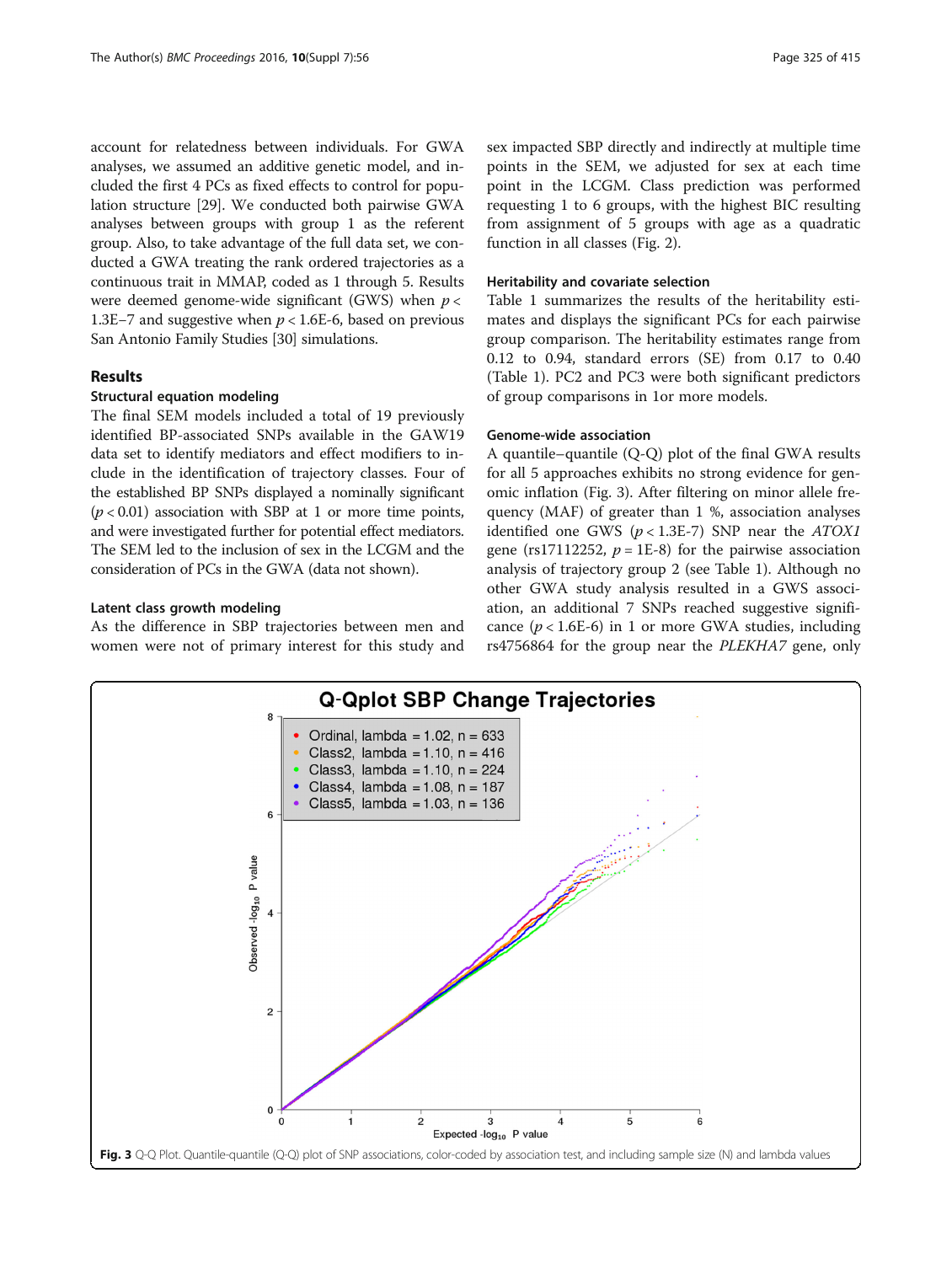# <span id="page-5-0"></span>**Discussion**

We used the SEM model to identify particular time points where certain covariates were more or less informative and direct and indirect effects, which may modify genetic influence on longitudinal SBP in Mexican Americans. While age, sex, and smoking status are known to influence cross-sectional SBP in non-genetic analyses, we found that only age and sex had significant effects on SBP change while accounting for genetic effects of known BP loci. We identified 5 unique trajectories using longitudinal data to create a new outcome variable for genetic association testing. These identified trajectories are significantly heritable, and we identified a total of 8 promising loci that influence one's trajectory in SBP change across age.

One limitation of using the SEM methods to inform covariate selection is that we used previously identified GWA SNPs associated with SBP, DBP, and pulse pressure from cross-sectional data and identified in European, Asian and African descent populations, which may not generalize to Mexican Americans. These loci may not fully account for possible genetic effects in our longitudinal analysis of Mexican Americans and miss possible modifiers to longitudinal genetic effects. The assumption of scale in the ordinal analysis is also a limitation, as health risk may not be equal between the ranked groups. Lastly, another limitation is that GWA study analyses were only performed on odd-numbered chromosomes. We expect that additional loci associated with SBP change will be identified in other regions of the genome in future studies.

# Conclusions

The majority of investigations into the genetic underpinnings of SBP do not take advantage of the wealth of longitudinal data available in many large cohort studies. To address this important research gap, we have capitalized on longitudinal assessments of SBP and extant genetic data available through GAW19 to evaluate a novel and unique statistical data analysis. This study assesses how genetic variants, environment, and behavior effect progression of SBP and will provide new data to examine the pathogenesis of hypertension. The innovative methods considered herein have been used to identify several promising variants associated with SBP change trajectories and can be easily implemented in GWA for a wide range of longitudinally assessed traits.

#### Acknowledgements

T2D-GENES is supported by National Institutes of Health (NIH) grants: U01 DK085524, U01 DK085501, U01 DK085526, U01 DK085584, and U01 DK085545. The San Antonio Family Heart Study (SAFHS) is supported by P01 HL045222; the San Antonio Family Diabetes Study (SAFDS) is supported by R01 DK047482; the San Antonio Family Gallbladder Study (SAFGS) is supported by R01 DK053889. This work is in part funded through NIH grant 2 T32 HL007055-36, the American Heart Association Postdoctoral Fellowship, NIMH-MH059490, and U01 HL084756.

#### **Declarations**

This article has been published as part of BMC Proceedings Volume 10 Supplement 7, 2016: Genetic Analysis Workshop 19: Sequence, Blood Pressure and Expression Data. Summary articles. The full contents of the supplement are available online at [http://bmcproc.biomedcentral.com/](http://bmcproc.biomedcentral.com/articles/supplements/volume-10-supplement-7) [articles/supplements/volume-10-supplement-7.](http://bmcproc.biomedcentral.com/articles/supplements/volume-10-supplement-7) Publication of the proceedings of Genetic Analysis Workshop 19 was supported by National Institutes of Health grant R01 GM031575.

#### Authors' contributions

AEJ conceived of the study, participated in its design and coordination, conducted LCGM and GWA and helped in drafting the manuscript; AGH participated in the study design and coordination, conducted SEM analysis, and helped in drafting the manuscript; GC participated in the study design and coordination, conducted heritability analyses, and helped in GWA analysis and drafting the manuscript; LFR assisted in GWA analysis and drafting the manuscript; MG assisted in statistical analyses and drafting the manuscript; VSV, GD, NF, JO, CLA, and KLY assisted in drafting the manuscript; and KEN participated in its design and coordination, and in drafting the manuscript. AEJ, AGH, and GC contributed equally to this work. All authors read and approved the final manuscript.

#### Competing interests

The authors declare that they have no competing interests.

#### Author details

<sup>1</sup>Department of Epidemiology, University of North Carolina, Chapel Hill, NC 27514, USA. <sup>2</sup>Department of Biostatistics, University of North Carolina, Chapel Hill, NC 27514, USA. <sup>3</sup>Department of Nutrition, and UNC Nutrition Research Institute, University of North Carolina, Kannapolis, NC 28081, USA. 4 Department of Statistics, George Mason University, Fairfax, VA 22030, USA. 5 School of Medicine, University of Maryland, Baltimore, MD 21201, USA.

#### Published: 18 October 2016

#### References

- 1. Chalmers J, MacMahon S, Mancia G, Whitworth J, Beilin L, Hansson L, Neal B, Rodgers A, Ni Mhurchu C, Clark T. 1999 World Health Organization-International Society of Hypertension Guidelines for the management of hypertension. Guidelines sub-committee of the World Health Organization. Clin Exp Hypertens. 1999;21(5-6):1009–60.
- 2. Levy D, DeStefano AL, Larson MG, O'Donnell CJ, Lifton RP, Gavras H, Cupples LA, Myers RH. Evidence for a gene influencing blood pressure on chromosome 17. Genome scan linkage results for longitudinal blood pressure phenotypes in subjects from the framingham heart study. Hypertension. 2000;36(4):477–83.
- 3. Das K, Li J, Fu G, Wang Z, Wu R. Genome-wide association studies for bivariate sparse longitudinal data. Hum Hered. 2011;72(2):110–20.
- 4. Hossain A, Beyene J. Analysis of baseline, average, and longitudinally measured blood pressure data using linear mixed models. BMC Proc. 2014;8 Suppl 1:S80.
- 5. Cho SC, Yoo HJ, Park M, Cho IH, Kim BN, Kim JW, Shin MS, Park TW, Son JW, Chung US, et al. Genome-wide association scan of korean autism spectrum disorders with language delay: a preliminary study. Psychiatry Investig. 2011;8(1):61–6.
- 6. Connolly JJ, Glessner JT, Hakonarson H. A genome-wide association study of autism incorporating autism diagnostic interview-revised, autism diagnostic observation schedule, and social responsiveness scale. Child Dev. 2013;84(1):17–33.
- 7. Arnedo J, Svrakic DM, Del Val C, Romero-Zaliz R, Hernández-Cuervo H, Molecular Genetics of Schizophrenia Consortium, Fanous AH, Pato MT, Pato CN, de Erausquin GA, et al. Uncovering the hidden risk architecture of the schizophrenias: confirmation in three independent genome-wide association studies. Am J Psychiatry. 2015;172(2):139–53.